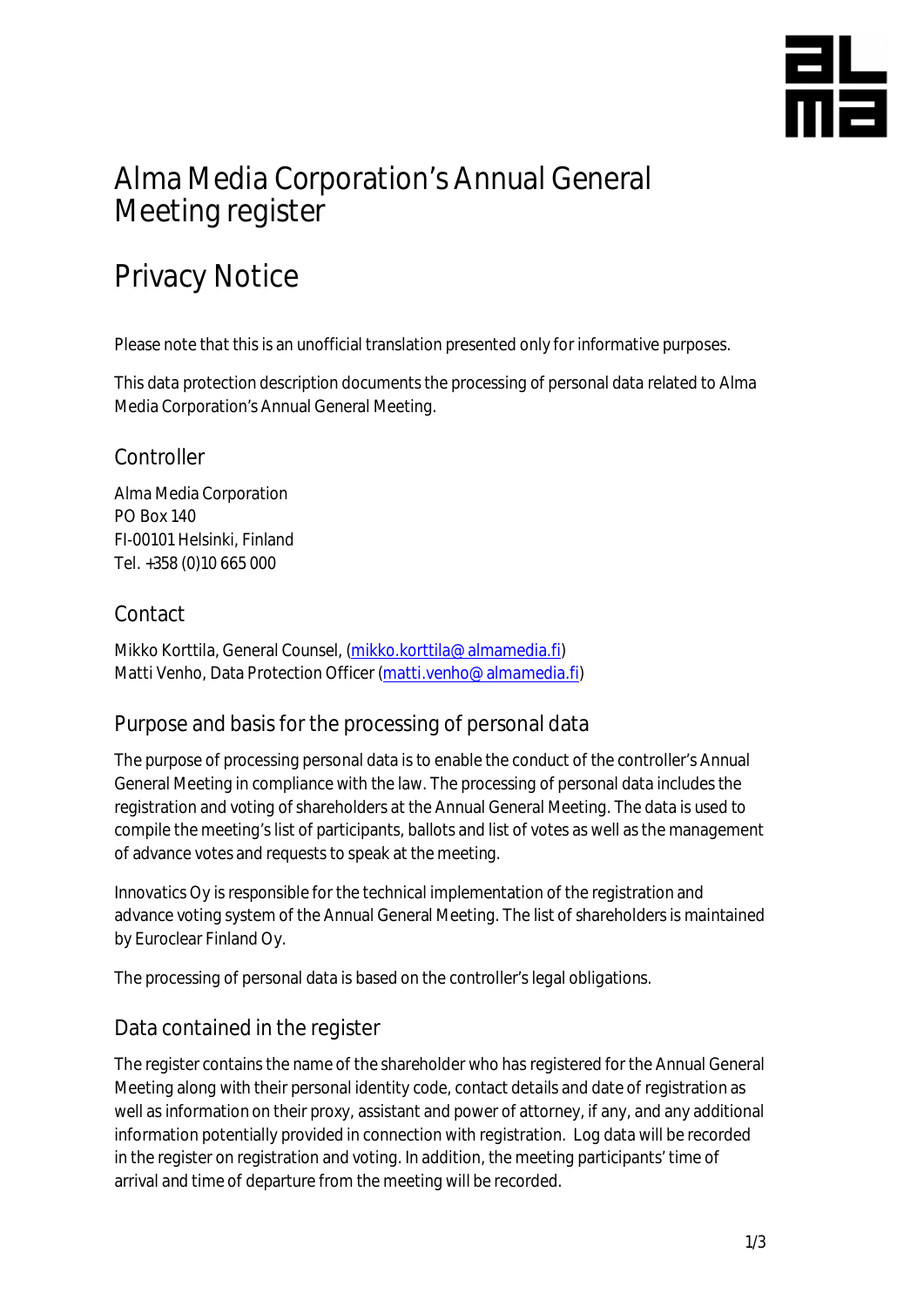

The register contains a list of shareholders on the record date, compiled by Euroclear Finland. The list includes each shareholder's name, personal identity code or business ID, address and the number of shares held.

The register also contains a temporary list of shareholders, compiled by Euroclear Finland, on nominee-registered shareholders who have registered for the Annual General Meeting.

## Sources of information

At the time of registration, the shareholder's information will be collected along with their advance votes. Where proxies are used, the proxy enters the personal data and advance votes of the shareholder they represent in the system.

For data subjects who register by e-mail or post, the controller or Innovatics Oy will enter the data subject's personal data and advance votes in the register.

Based on the provided personal identity code or business ID, the system retrieves information on the number of shares held by the shareholder from the list of shareholders on the record date, compiled by Euroclear Finland Oy.

Voting instructions for nominee-registered shareholders represented at the Annual General Meeting by an asset manager will be entered in the register by Innovatics Oy.

#### Information disclosures

Based on the register data, the Annual General Meeting's list of participants will be compiled along with voting summaries, which will be appended to the minutes of the meeting.

At the Annual General Meeting, a list of shareholders will be displayed in accordance with the Limited Liability Companies Act. The list will contain the shareholders' names, municipalities of residence and their number of shares and votes as at the record date. The list will also contain information on nominee-registered shareholders who have been temporarily registered on the list of shareholders for the Annual General Meeting.

## Disclosure of data to third parties and outside the EU or EEA

Data in the register may be disclosed to third parties that participate in organising the Annual General Meeting and require access to the register data in their operations. The data shall not be disclosed for commercial purposes.

Text messages to the data subjects shall be sent via a Switzerland-based service. Other than that, no data shall be disclosed to or transferred to parties outside the EU or EEA.

## Protection of the register

Physical materials shall be stored in a locked space that can only be accessed by those who are authorised to access the data.